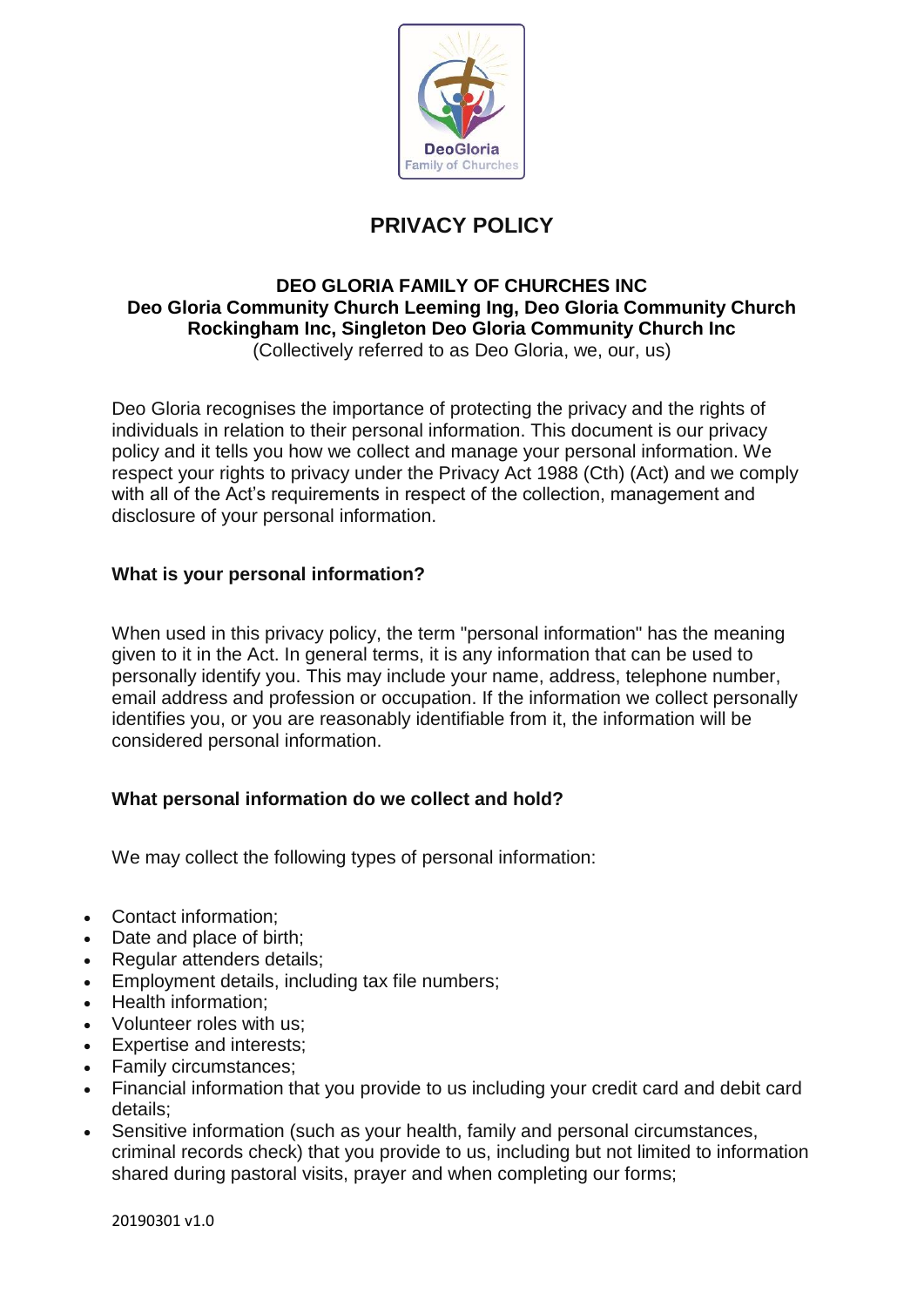- Income levels of yourself and your family, your Centrelink card number and other information that we require should you visit our community services area;
- Details of events or camps that you previously attended, together with any additional information necessary to run the event or camp;
- Any additional information relating to you that you provide to us directly through our websites or indirectly through use of our websites or online presence; and
- Any other information you provide to us.

We may collect health and sensitive information from you if we are providing you with pastoral care or community services. We will only collect the sensitive information that is necessary for us to provide you with the relevant care and services.

We may also collect some information that is not personal information because it does not identify you or anyone else. For example, we may collect anonymous answers to surveys or aggregated information (for example, when we carried out the online survey with our congregation for them to inform us of their preferred weekend celebration time).

## **How do we collect your personal information?**

We collect your personal information directly from you unless it is unreasonable or impracticable to do so. When collecting personal information from you, we may collect in ways including:

- When you complete paper and electronic forms, including but not limited to event registration forms and courses forms;
- When you give through various methods, including but not limited to our website, telephone and post;
- When you sign up and use Elvanto;
- When you communicate to us via SMS
- When you access and use our website to register, give online or to enquire;
- When you post comments on our social media, including but not limited to Instagram, Vimeo and Facebook;
- When you access our services, events and programs;
- When you email or telephone us:
- When you visit our website;
- When you voluntarily provide us with your details for us to add you to our mailing lists;
- During conversations or prayer sessions, in person or on the telephone, between you and our staff members and volunteers;
- During interviews, meetings and discussions, formal and informal, with our staff members and volunteers; and
- When you attend our weekend celebrations, events, camps, courses and our other programmes, or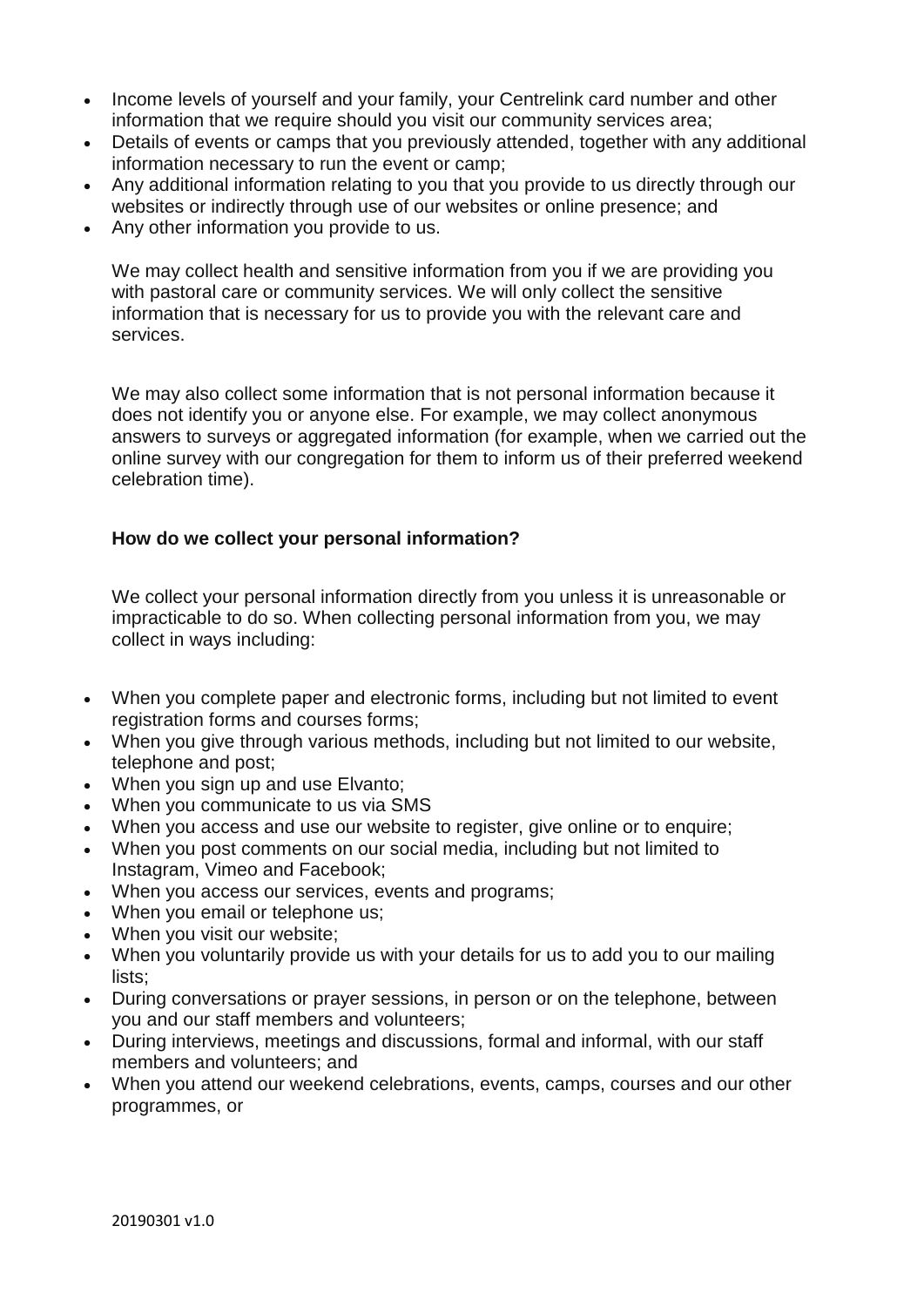We may also collect your personal information from third parties including:

- From the Australian Federal Police regarding police checks that are required for you to volunteer or work with us in particular areas;
- From the Department of Child Protection regarding Working With Children Checks that are required for you to volunteer or work with us in particular areas; and
- From any other agencies and other government entities as and when required.

If it is unclear whether you consented to the disclosure of your personal information to us, we will take reasonable steps to contact you and ensure that you are aware of the collection and the purposes for which we collected your personal information.

We may also collect personal information from you about someone else however you must ensure that you are authorised to disclose that information to us. You must take reasonable steps to ensure that the individual concerned is aware of and / or consents to the matters detailed in this privacy policy, including the fact that their personal information is being collected, the purposes for which that information is being collected, the intended recipients of that information, the individual's right to obtain access to that information, our identity and how to contact us. Where requested to do so by us, you must also assist us with any requests by the individual to access or update the personal information you have collected from them.

In some cases we may also collect your personal information through the use of cookies. When you access our website, we may send a "cookie" (which is a small summary file containing a unique ID number) to your computer. This enables us to recognise your computer and greet you each time you visit our website without bothering you with a request to register. We also use cookies to measure traffic patterns, to determine which areas of our website have been visited and to measure transaction patterns in the aggregate. We use this to research our users' habits so that we can improve our online services. Our cookies do not collect personal information. If you do not wish to receive cookies, you can set your browser so that your computer does not accept them. We may log IP addresses (that is, the electronic addresses of computers connected to the internet) to analyse trends, administer the website, track users movements, and gather broad demographic information.

We may receive unsolicited personal information where we did not request for the information. Unsolicited personal information includes misdirected mail received, correspondence sent to us by the public, employment and volunteer applications sent on an individual's own initiative and not in response to our advertised vacancy, promotional flyers containing personal information and comments on our social media. We reserve the right to assess all unsolicited personal information received and to de-identify or destroy it within a reasonable time period in accordance to Australian Privacy Principle 4.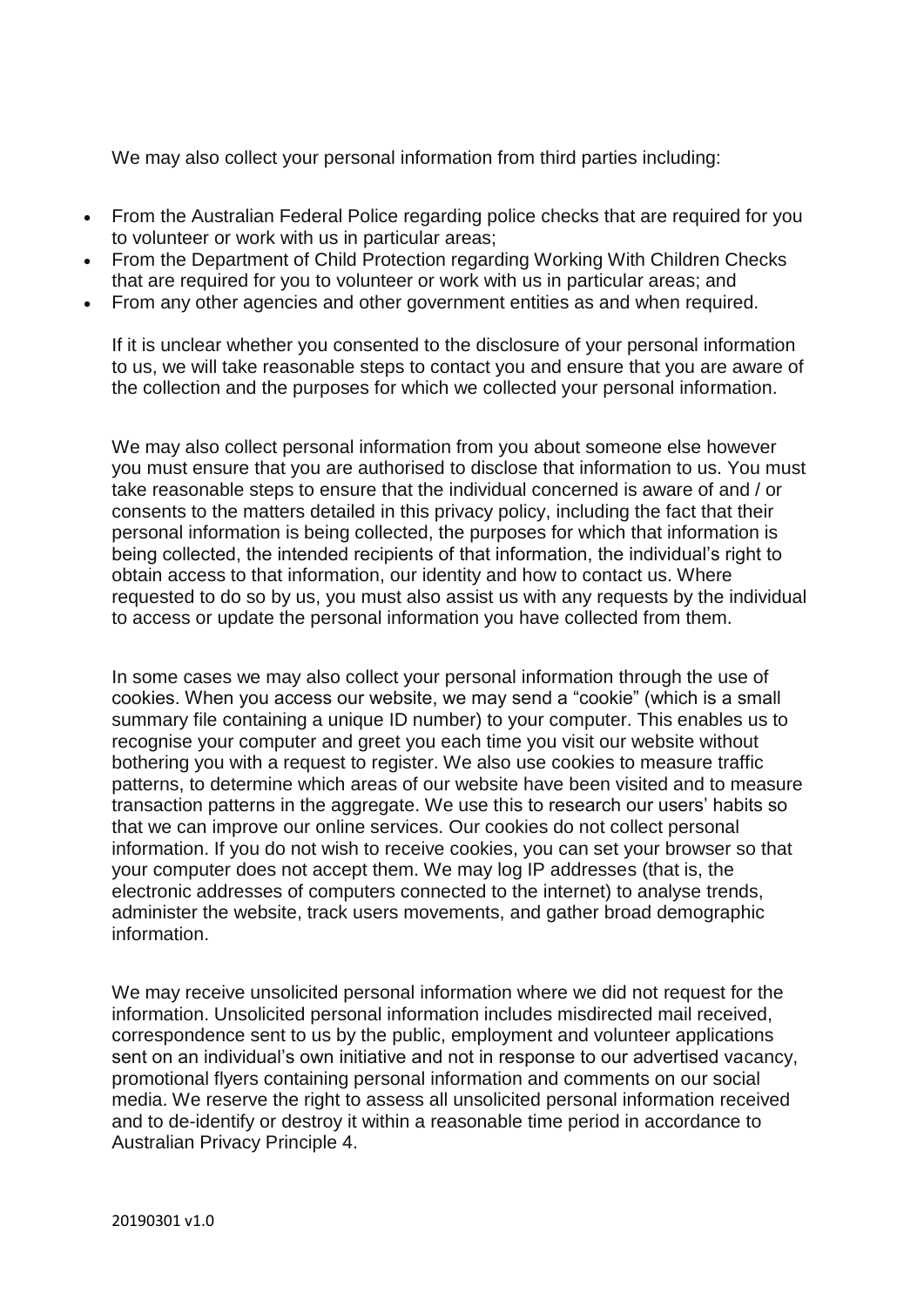## **What happens if we can't collect your personal information?**

If you do not provide us with the personal information described above, some or all of the following may happen:

- We may not be able to provide the requested services to you, either to the same standard or at all;
- We may not be able to provide you with information about services that you may want or events that you may want to attend, including information about weekend celebrations, guest speakers, upcoming events and other gatherings; and
- We may be unable to tailor the content of our websites to your preferences and your experience of our websites may not be as enjoyable or useful.

There may be times when you have the right not to identify yourself or to use a pseudonym when you contact us. For example, if you would like to request prayer for yourself or someone you know. The right to anonymity or to use a pseudonym will be decided on a case by case basis pursuant to Australian Privacy Principle 2.

## **For what purposes do we collect, hold, use and disclose your personal information?**

We collect personal information about you so that we can invite you to attend our weekend celebrations and our events to do life and faith together in a community.

We collect personal information about you so that we can assist you within our community services area to provide you with the support that you require through our various programs. We also collect personal information about you so that we can communicate to you the various impact and field trips that we organise to developing countries as part of our children's foundation area.

We collect, hold, use and disclose your personal information for the following purposes:

- To provide services to you and to send communications requested by you;
- To answer enquiries, provide information or advice about existing and new services, events and programs and also to communicate with you about your giving and / or other donations;
- To enable you to assist us with volunteering, community fundraising and other programs;
- To process your donations, event registrations and other payments and to provide you with the relevant receipts;

20190301 v1.0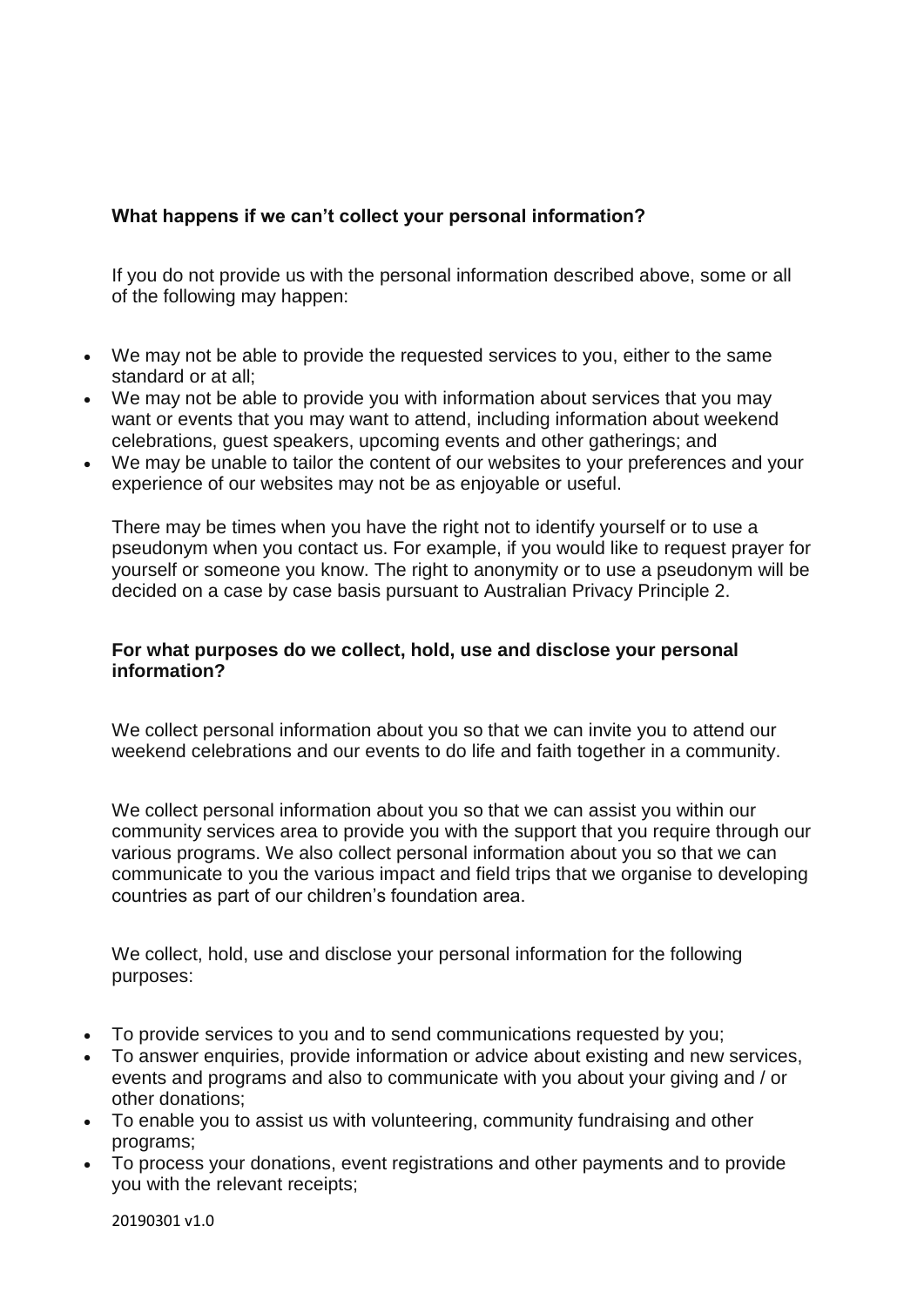- To communicate with you about how your giving and donations are used;
- To provide you with access to Elvanto;
- To provide you with access to our website;
- To assess the performance of the website and to improve the operation of the website;
- To provide you with the opportunity to inform us about your opinions on our surveys;
- For the administrative, planning and guest service improvements, of Deo Gloria Family of Churches, its contractors or service providers;
- To update our records and keep your contact details up to date;
- To report to the government and other funding providers about how the funds are used;
- To process and respond to any complaint made by you; and
- To comply with any law, rule, regulation, lawful and binding determination, decision or direction of a regulator, or in co-operation with any governmental authority of any country (or political sub-division of a country).

Your personal information may also be used for other specific purposes for which it was requested and which was advised to you prior to collection. Your personal information will not be shared, sold, rented or disclosed other than as described in this Privacy Policy.

We may access, aggregate and use non-personally identifiable data that we collected from you. This data will in no way identify you or any other person. We may use this aggregated non-personally identifiable data to:

- Assist us to better understand the response of our congregation to our weekend celebrations including number of attendees); Assist us to better understand how our clients are using the programs of our community services;
- Provide you with further information and updates on our weekend celebrations, events and programs; and
- Otherwise to improve our weekend celebrations, events and programs.

## **To whom may we disclose your information?**

We may disclose your personal information to:

- Our employees, our volunteers (to an extent) and service providers for the purposes of the operation of our website, fulfilling requests by you, and to otherwise provide services to you, including, without limitation, web hosting providers, IT systems administrators, couriers, payment processors, electronic network administrators, debt collectors, and professional advisors such as accountants, solicitors and consultants;
- Suppliers and other third parties with whom we have commercial relationships, for example our local bank; and
- Any organisation for any authorised purpose with your express consent.

## **Direct marketing materials**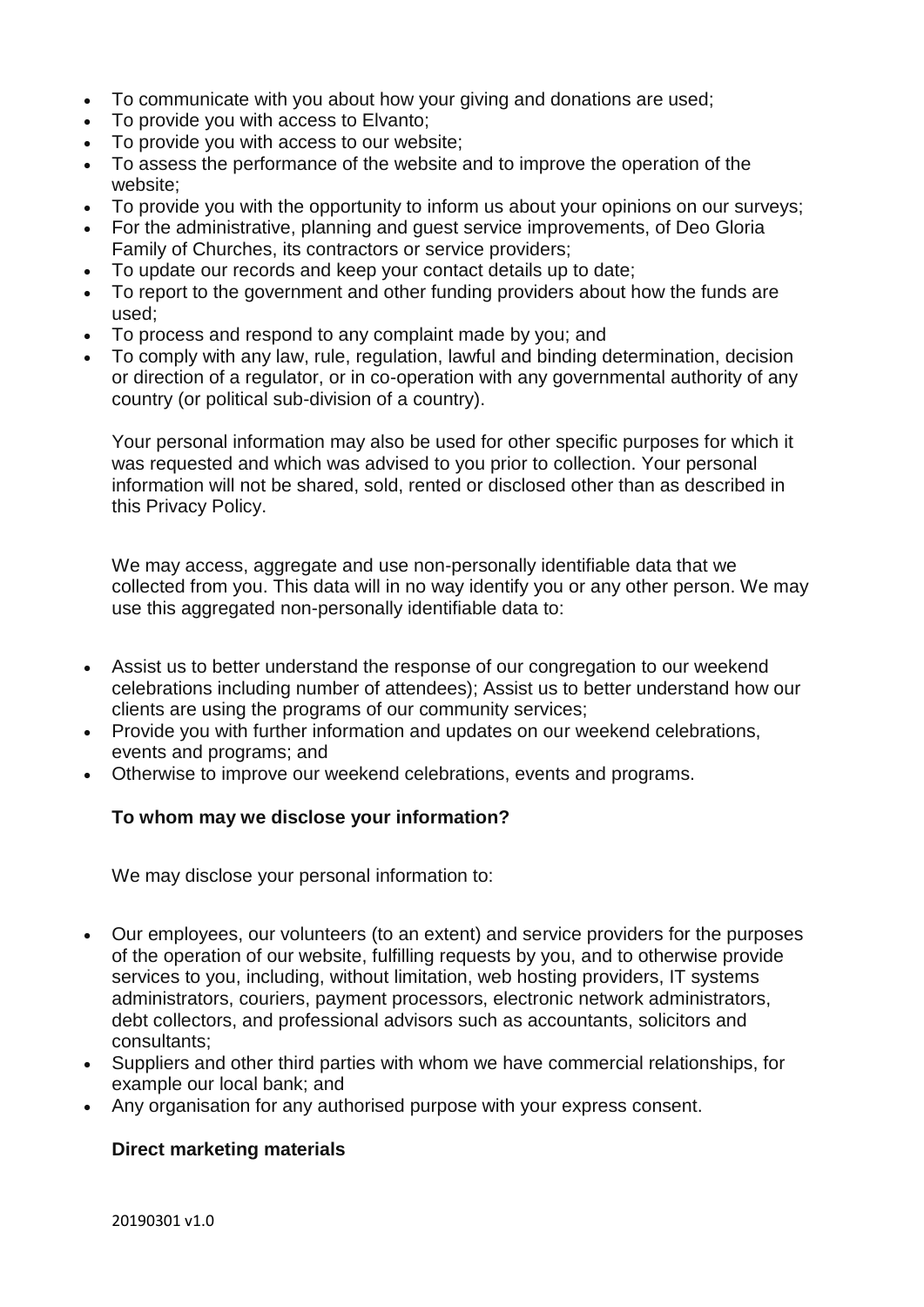We may send you information about our weekend celebrations and events that we consider may be of interest to you. The information may be sent in various forms, including mail, SMS and email, in accordance with applicable marketing laws, such as the Spam Act 2003 (Cth). If you indicate a preference for a method of communication, we will endeavour to use that method whenever practical to do so. In addition, at any time you may opt-out of receiving information from us by contacting us (see the details below) or by using opt-out facilities provided in the method of communication used and we will then ensure that your name is removed from our mailing list. We do not provide your personal information to other organisations for the purposes of marketing.

## **How can you access and correct your personal information?**

You may request access to any personal information we hold about you at any time by updating your details on Elvanto . Elvanto refers to our web-based church management software. It is your responsibility to keep your password to Elvanto safe. You should notify us as soon as possible if you become aware of any misuse of your password, and immediately change your password within Elvanto or via the Forgot username or password process on Elvanto. Alternatively, you may also request access to any personal information we hold about you at any time by contacting us directly (by telephone, at our reception table) or to the contact details nominated below. Where we hold information that you are entitled to access, we will try to provide you with suitable means of accessing it (for example, by mailing or emailing it to you). We will not charge you any fees in providing the information to you or for making any corrections to your personal information.

There may be instances where we cannot grant you access to the personal information we hold. For example, we may need to refuse access if granting access would interfere with the privacy of others or if it would result in a breach of confidentiality. If that happens, we will give you written reasons for any refusal. If you believe that personal information we hold about you is incorrect, incomplete or inaccurate, then you may request us to amend it. We will consider if the information requires amendment. If we do not agree that there are grounds for amendment then we will add a note to the personal information stating that you disagree with it.

We will only keep your personal information for as long as we require it to provide you with information and services that you need. However, we may also be required to keep some of your personal information for specified periods of time pursuant to specific laws relating to companies, not-for-profit organisations and financial reporting legislation.

## **What is the process for complaining about a breach of privacy?**

If you believe that your privacy has been breached, please contact us by sending your complaint to [safeguarding@deogloria.org.au](mailto:safeguarding@deogloria.org.au) and provide written details of the incident so that we can investigate it. After we receive all the information we need from you, allow us approximately 28 days to address your complaint.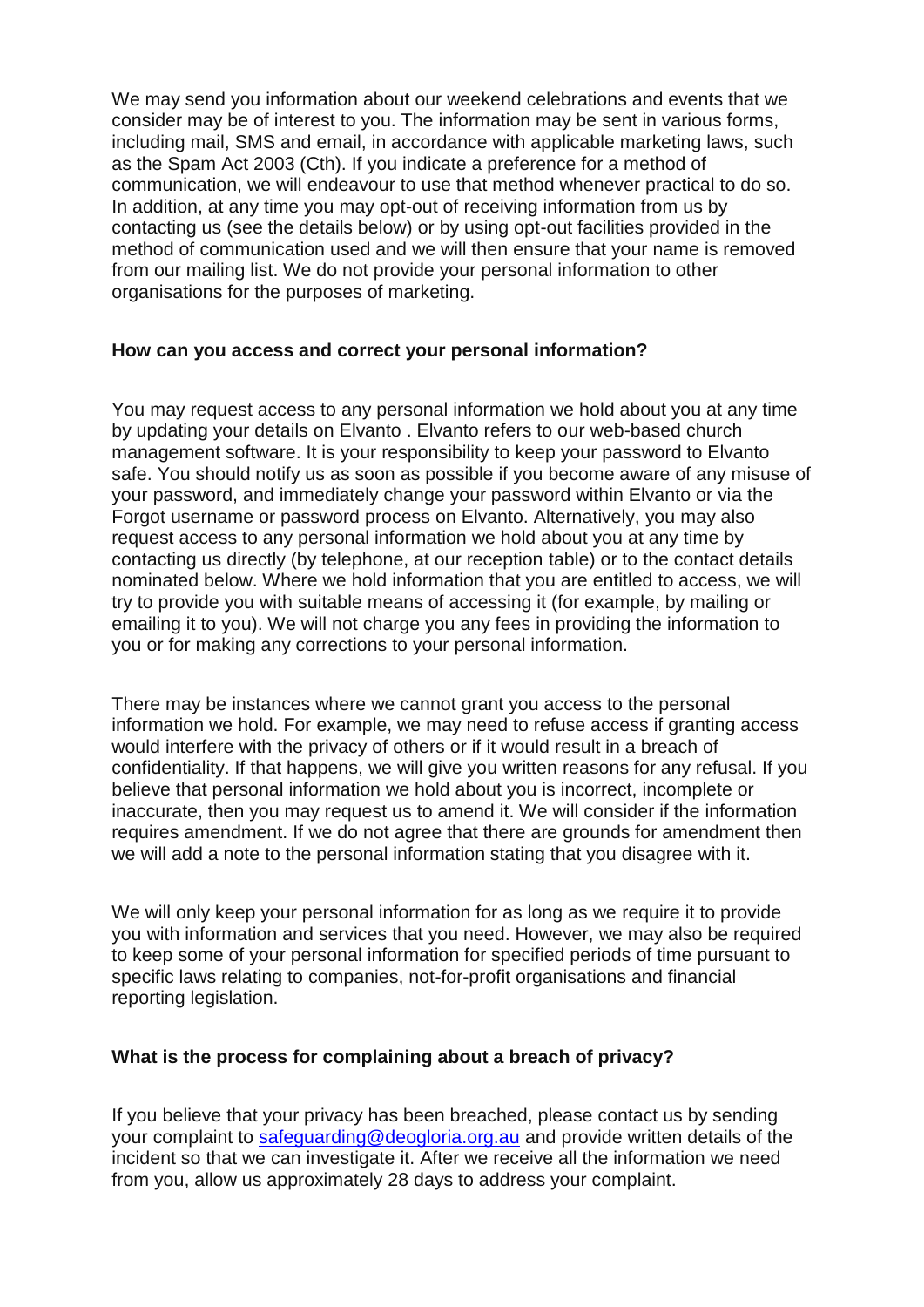If you are not satisfied with our response to your complaint, please contact the Australian Information Commissioner [\(www.oaic.gov.au\)](http://www.oaic.gov.au/).

#### **Do we disclose your personal information to anyone outside Australia?**

We may disclose personal information to our service providers located overseas for some of the purposes listed above. We take reasonable steps to ensure that the overseas recipients of your personal information do not breach the privacy obligations relating to your personal information. We disclose your personal information to our data hosting service providers located outside of Australia, including America, New Zealand and European Union. We note that our data hosting service providers may store data in several other countries.

#### **Storage and Security**

We take reasonable steps to ensure your personal information is protected from misuse and loss and from unauthorised access, modification or disclosure. We may hold your information in either electronic or hard copy form. Your personal information is stored on secure servers that have SSL Certificates, and all information transferred between you and us is encrypted. The secure servers are located in countries including but not limited to Australia, America and European Union. We also utilize an email filtering host using third party provider Microsoft which is stored on servers in America and the European Economic Area.

Your personal information is collected and stored on our church management system, Elvanto maintained by cloud hosting service providers. Hard copy information is stored in our offices which are secured to prevent entry by unauthorized persons. All personal information that is not active is archived with a third party provider of secure archiving services. We take reasonable steps to ensure that the third party provider maintains the security of the information. Your personal information remains on our church management system, Elvanto, until you advise us that you would like it removed or if we destroy or de-identify it according to privacy law principles.

As our website is linked to the internet, and the internet is inherently insecure, we cannot provide any assurance regarding the security of transmission of information you communicate to us online. We also cannot guarantee that the information you supply will not be intercepted while being transmitted over the internet. Accordingly, any personal information or other information which you transmit to us online is transmitted at your own risk. We will advise you at the first reasonable opportunity upon discovering or being advised of a security breach where your personal information is lost, stolen, accessed, used, disclosed, copied, modified, or disposed of by any unauthorized persons or in any unauthorized manner.